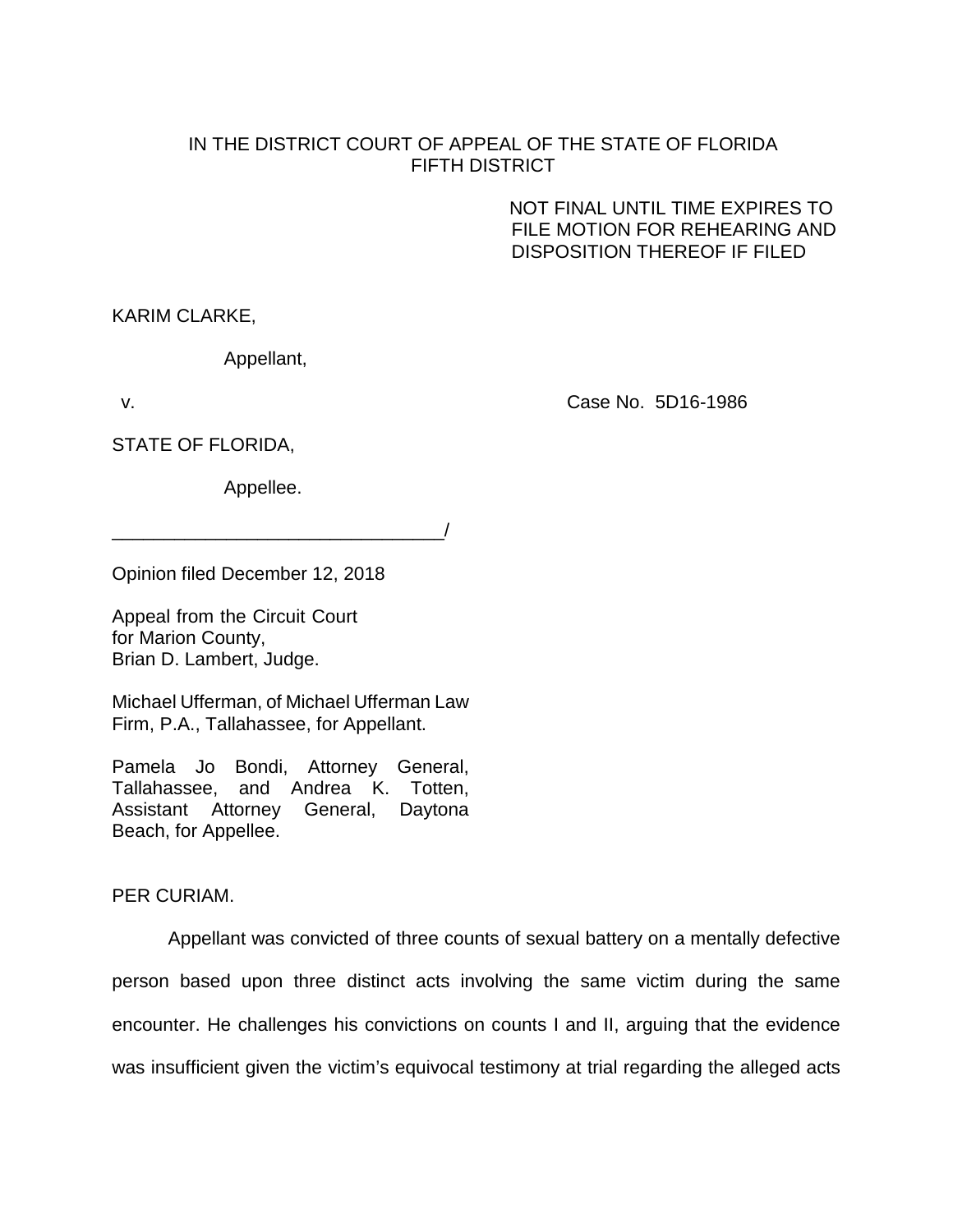giving rise to these convictions. Appellant does not challenge his conviction on count III, and we affirm that conviction without discussion. We reverse the convictions on counts I and II but certify a question of great public importance to the Florida Supreme Court.

In March 2013, sixteen-year-old M.H. ("the victim") lived at home with her mother ("Mother"), her brother, her eighteen-year-old sister ("K.H."), K.H.'s four-month-old son, and Appellant, who was K.H.'s twenty-nine-year-old boyfriend. The victim has an IQ of 55. She attends a special school and functions developmentally at approximately a seven-and-a-half-year-old level.

During the early morning hours before daybreak on March 18, 2013, the victim was in bed when Appellant came into her bedroom and sexually battered her. K.H. was awakened by the victim's bedroom door squeaking several times and noticed that Appellant was not in their room. She opened the victim's bedroom door, looked in, and asked the victim why she kept "coming in and out" and whether she knew of Appellant's whereabouts. The victim told her that she did not know where Appellant was, even though he was hiding in her closet at the time. After K.H. went back to her room and closed the door, Appellant left the victim's bedroom and went back to the room he shared with K.H.

The victim went to Mother's bedroom and awakened her. The victim was in her pajamas and crying. She appeared scared. She told Mother that Appellant had touched her. When Mother asked her where Appellant had touched her, the victim demonstrated by putting her right hand on her leg, moving it to her vaginal area, and rubbing and moving her hand up and down. The victim told Mother that she had texted her to try to tell her Appellant was in her room. Mother checked her phone and saw six text messages from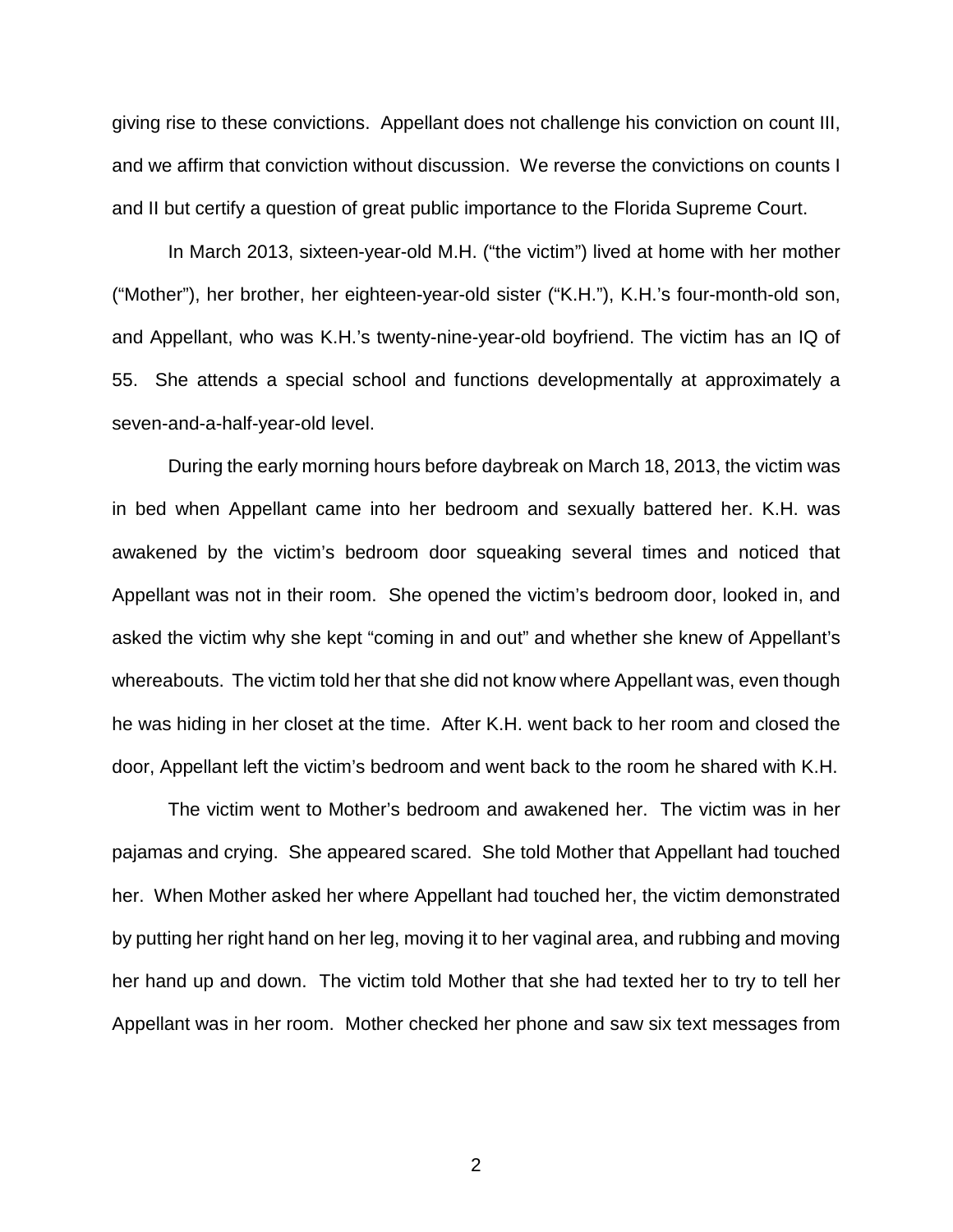the victim. Around 7:00 p.m. that evening, after the victim had showered and changed her clothes, Mother took the victim to the hospital. Hospital personnel called the police.

Marion County Sheriff's Deputy Wilkes interviewed the victim at the hospital. Later, Sheriff's Detective Smith conducted a recorded interview with the victim. During the recorded interview, the victim told Detective Smith that Appellant came into her bedroom while she was half-asleep, removed her covers, moved her leg, put his finger in her private part, and made her feel uncomfortable. The victim also disclosed for the first time that Appellant had "put his tongue . . . on my private" and that Appellant dropped his pants halfway and "pushed [his] part in my part."

The State charged Appellant with three counts of sexual battery based upon the three separate acts of oral, penile, and digital penetration or union. The case proceeded to trial approximately a year later. At trial, the victim testified that Appellant put his finger in her "girl part." She demonstrated to the jury what she meant by "girl part" by standing and pointing to her vaginal area. However, contrary to her recorded statement to Detective Smith, which was admitted into evidence pursuant to section 90.803(23), Florida Statutes (2014), the victim specifically denied that Appellant ever touched her with his mouth or penis, though the State asked her several times whether he had done so. She testified that she was sure that Appellant did not ever put his "boy part" in her "girl part." When further questioned by the State, however, the victim acknowledged her recorded statement to Detective Smith, confirmed that her memory was better when she gave her recorded statement, and repeatedly confirmed that she had been truthful when she gave the recorded statement.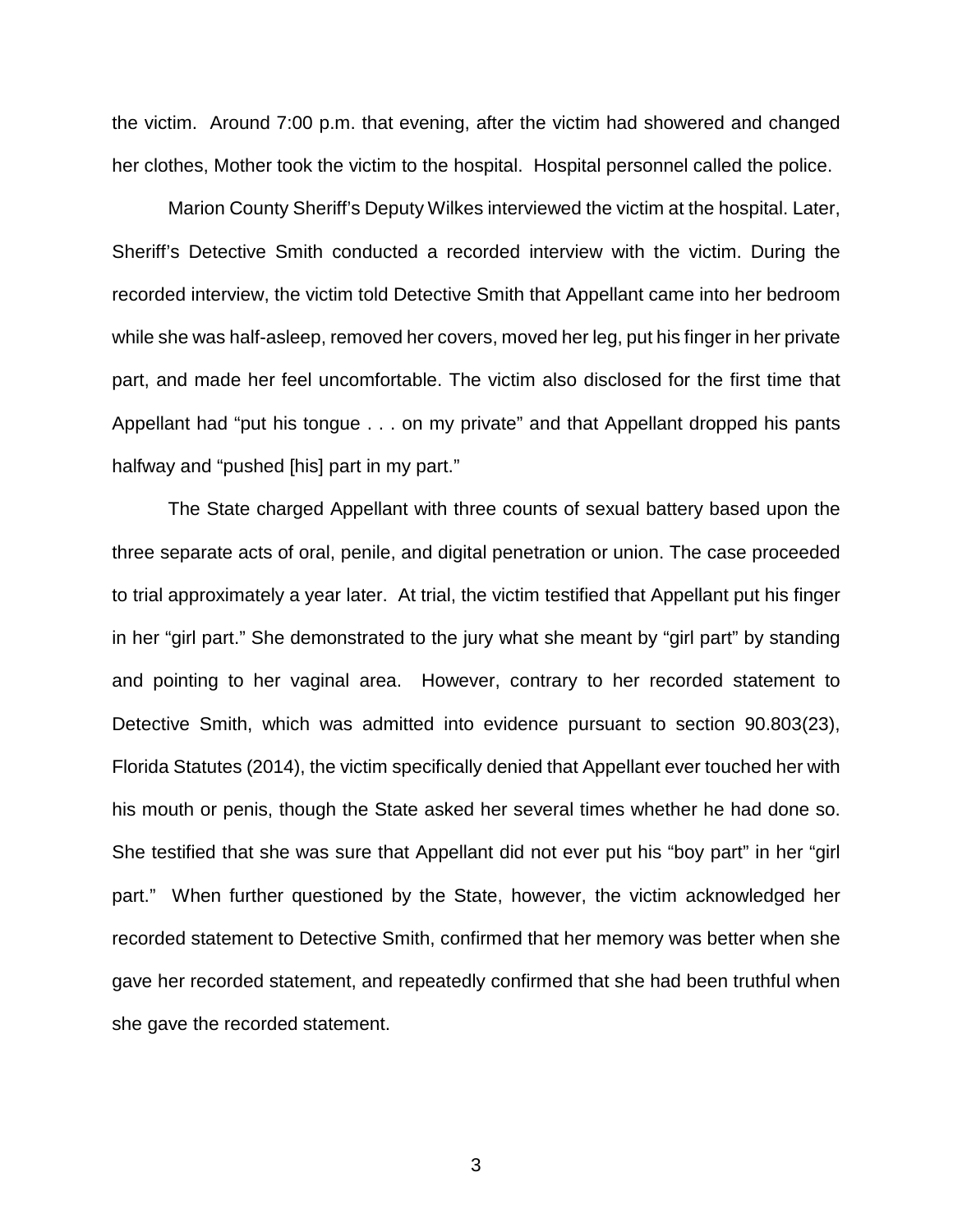The State also introduced collateral crimes evidence from K.H. and L.F., who both testified that Appellant had sex with them when they were sixteen or seventeen years old and Appellant was an adult. K.H. testified to engaging in consensual sexual activity with Appellant, including digital and penile sex. L.F. testified that Appellant forced penile sex upon her.

After Appellant's motion for judgment of acquittal was denied, the jury returned a verdict finding Appellant guilty of all three counts. Appellant contends that the trial court was obligated to grant a judgment of acquittal on counts I and II, which were based upon union or penetration by Appellant's mouth and penis, because the victim's in-court testimony recanted the sole evidence supporting those convictions. Appellant relies primarily on *Beber v. State*, 887 So. 2d 1248 (Fla. 2004), and *Baugh v. State*, 961 So. 2d 198 (Fla. 2007).

In *Beber*, the Florida Supreme Court reversed a conviction for sexual battery of a minor when the victim partially recanted his videotaped statement that was admitted pursuant to section 90.803(23). The supreme court concluded that the videotaped testimony "standing alone" was insufficient to support the conviction absent "other **proper**  corroborating evidence." 887 So. 2d at 1253 (emphasis added).

In *Baugh*, the victim gave a recorded statement to a police detective that the defendant made her perform fellatio on him and that she had done so twelve different times. 961 So. 2d at 201. Although she later recanted, the court admitted the recorded statement under section 90.803(23). *Id.* at 201, 202. The Second District Court of Appeal upheld the defendant's conviction and concluded that the recorded statement was properly admitted given the following corroborating evidence: (1) the victim's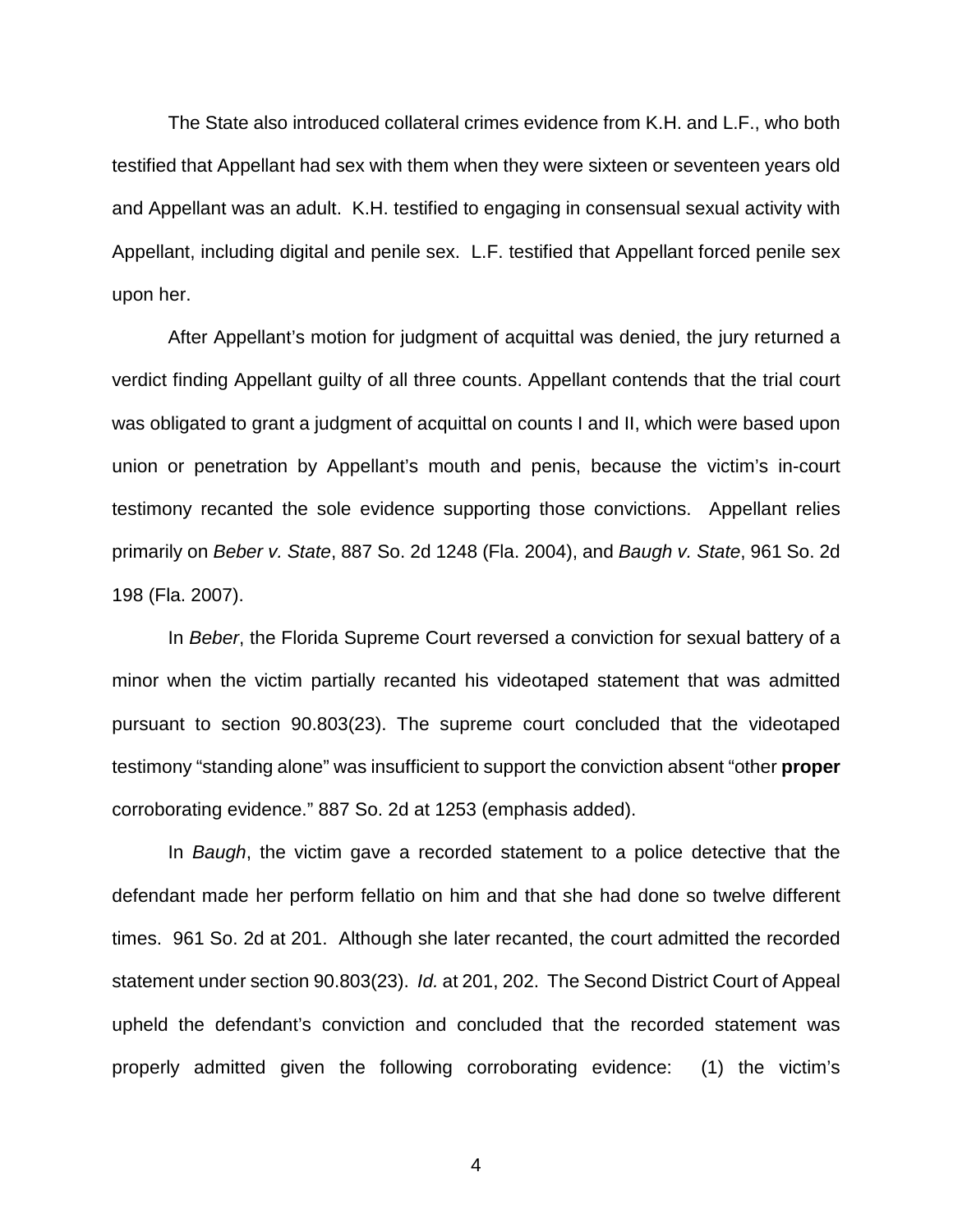spontaneous statement to her mother that the defendant made her perform fellatio on him; (2) the defendant's "admission" in which he told the victim's mother that he wanted the victim to perform fellatio on him while the mother watched and then to have sex with the mother; (3) the defendant's consciousness of guilt evidenced by his attempted suicide; and (4) the suggestion that the defendant engaged in witness tampering as testified by both a prison inmate and the mother's friend. *Id.* at 202. The supreme court reversed, holding that none of this so-called corroborating evidence, either individually or collectively, corroborated the victim's statement to the detective concerning fellatio—the basis of the charge against the defendant in that case. *Id.* at 203.

Here, the State contends that "proper" corroborating evidence was admitted. It argues:

> Here, unlike in *Beber* and *Baugh*, the State presented evidence corroborating [the victim's] out-of-court statements, and therefore the trial court properly denied judgment of acquittal, notwithstanding M.H.'s trial testimony that Appellant did not touch her vagina with his mouth or penis. Specifically, [the victim's] out-of-court statements to Detective Smith were corroborated by: (1) K.H.'s testimony that she could not find Appellant anywhere inside the house at the time [the victim] asserted that Appellant was hiding in her closet; (2) K.H.'s testimony that she heard [the victim's] bedroom door opening and closing at around the time the assault occurred; (3) [the victim's] repeated text messages to [Mother], begging her mother to come help her as Appellant sexually assaulted her; (4) [Mother's] testimony that [the victim] came to her room crying and upset immediately after the assault, and; (5) the similar fact testimony of [L.F.] and K.H.

Of the listed, purported corroborating evidence, only the similar fact testimony arguably corroborates the specific act of penile penetration. Nevertheless, the weight of this so-called corroborating evidence pales in comparison to that which the Florida Supreme Court rejected as insufficient in *Baugh.* Although the *Baugh* victim "totally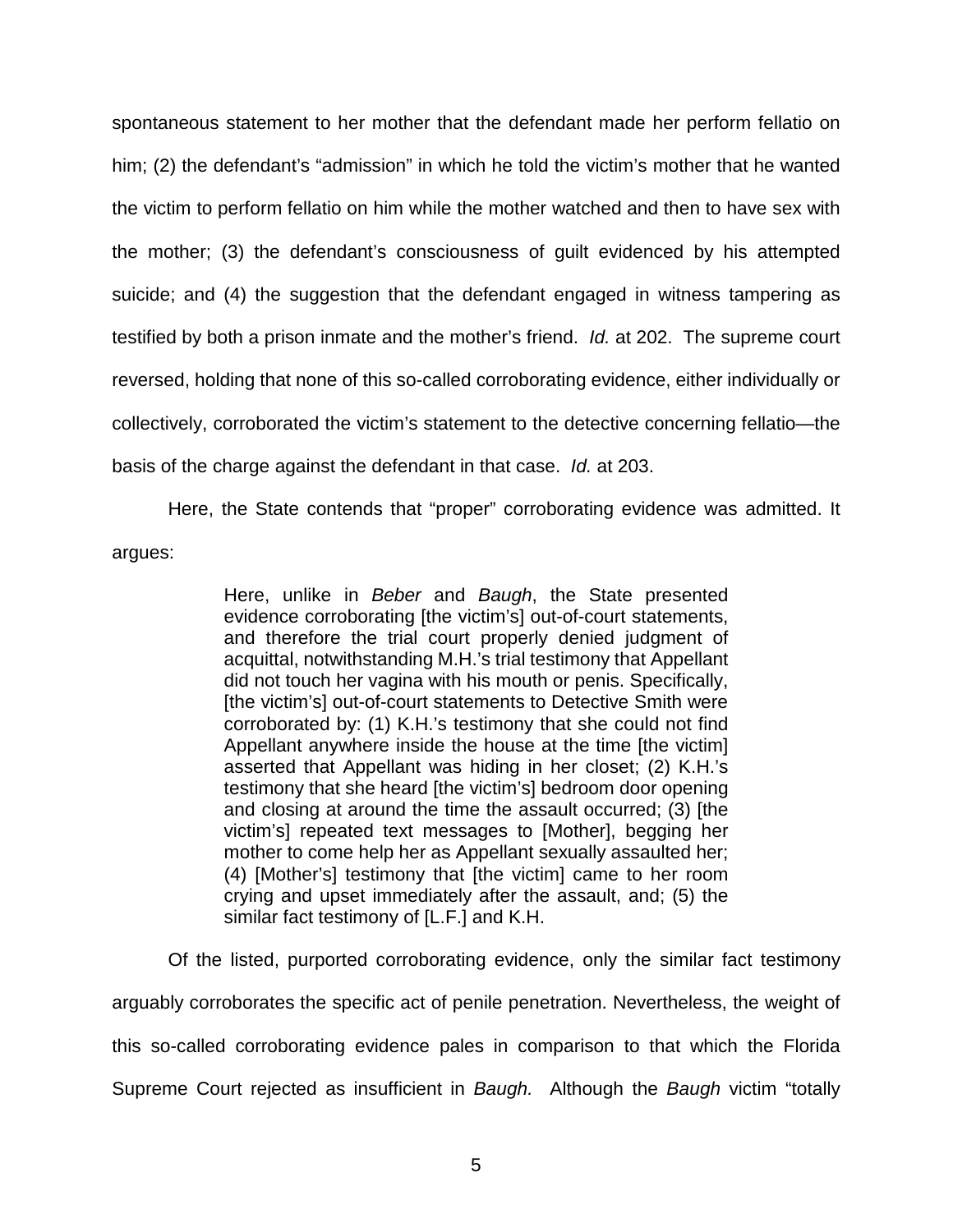repudiated" her out-of-court statement, the principle of law apparently applies even to a partially repudiated out-of-court statement, as illustrated in *Beber,* where the victim repudiated his pre-trial statement that the defendant had performed fellatio on him but continued to maintain that the defendant touched his penis.

Though not specifically argued by the State here, another potentially distinguishing fact in this case is that the victim maintained that her prior statement was given when her memory was better and she confirmed the truthfulness of her prior statement. If the jury accepted that testimony, it could have concluded that her partial in-court repudiation was the product of a memory lapse or diminished intellect, or both. Under these unique facts, arguably, it was for the jury to decide which version of her trial testimony was to be credited. *Baugh*, however, seems to foreclose such a jury determination.

We are constrained to reverse the convictions on counts I and II on the basis of *Baugh*. However, we certify the following question to our supreme court as one involving a question of great public importance:

> WHETHER *BEBER v. STATE*, 887 So. 2d 1248 (Fla. 2004), AND *BAUGH v. STATE*, 961 So. 2d 198 (Fla. 2007), REQUIRE A COURT TO GRANT A JUDGMENT OF ACQUITTAL WHERE A DEVELOPMENTALLY DISADVANTAGED OR CHILD VICTIM CONFIRMS THE TRUTHFULNESS OF A PRIOR OUT-OF-COURT STATEMENT ADMITTED PURSUANT TO SECTION 90.803(23), FLORIDA STATUTES, AND CONFIRMS THAT SOME CRIMINAL SEXUAL ACT OCCURRED, BUT ALSO OFFERS CONTRADICTORY TESTIMONY AT TRIAL AS TO SOME OF THE SPECIFIC ACTS THAT PURPORTEDLY OCCURRED DURING THE SAME ENCOUNTER?

We affirm Appellant's conviction on count III and reverse Appellant's convictions on counts I and II. Based on our disposition and the State's concession of error regarding score sheet error, on remand, the trial court shall correct the score sheet.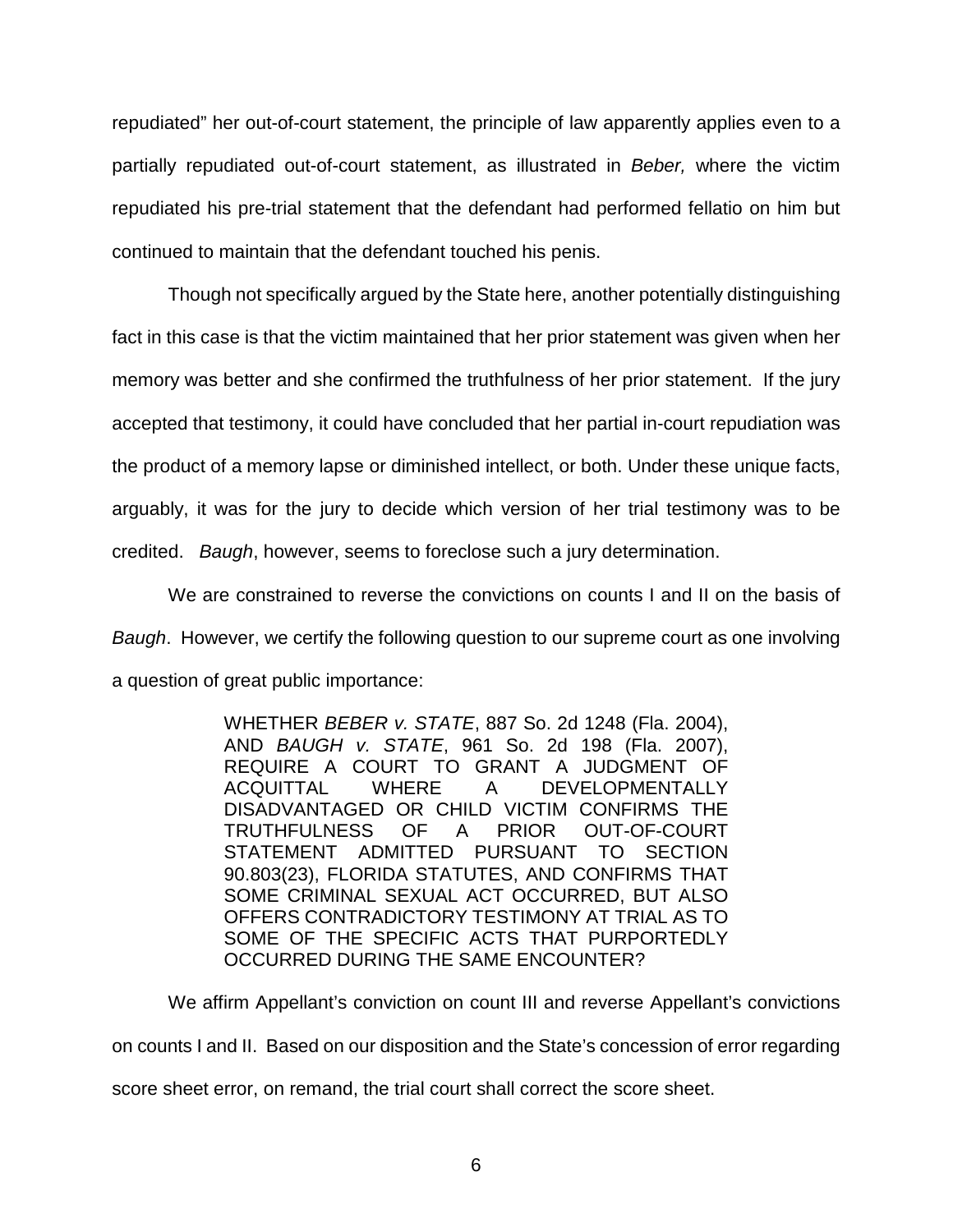AFFIRMED in part; REVERSED in part, and REMANDED.

BERGER and WALLIS, JJ., concur.

TORPY, J., concurs and concurs specially, in which BERGER and WALLIS, JJ., concur.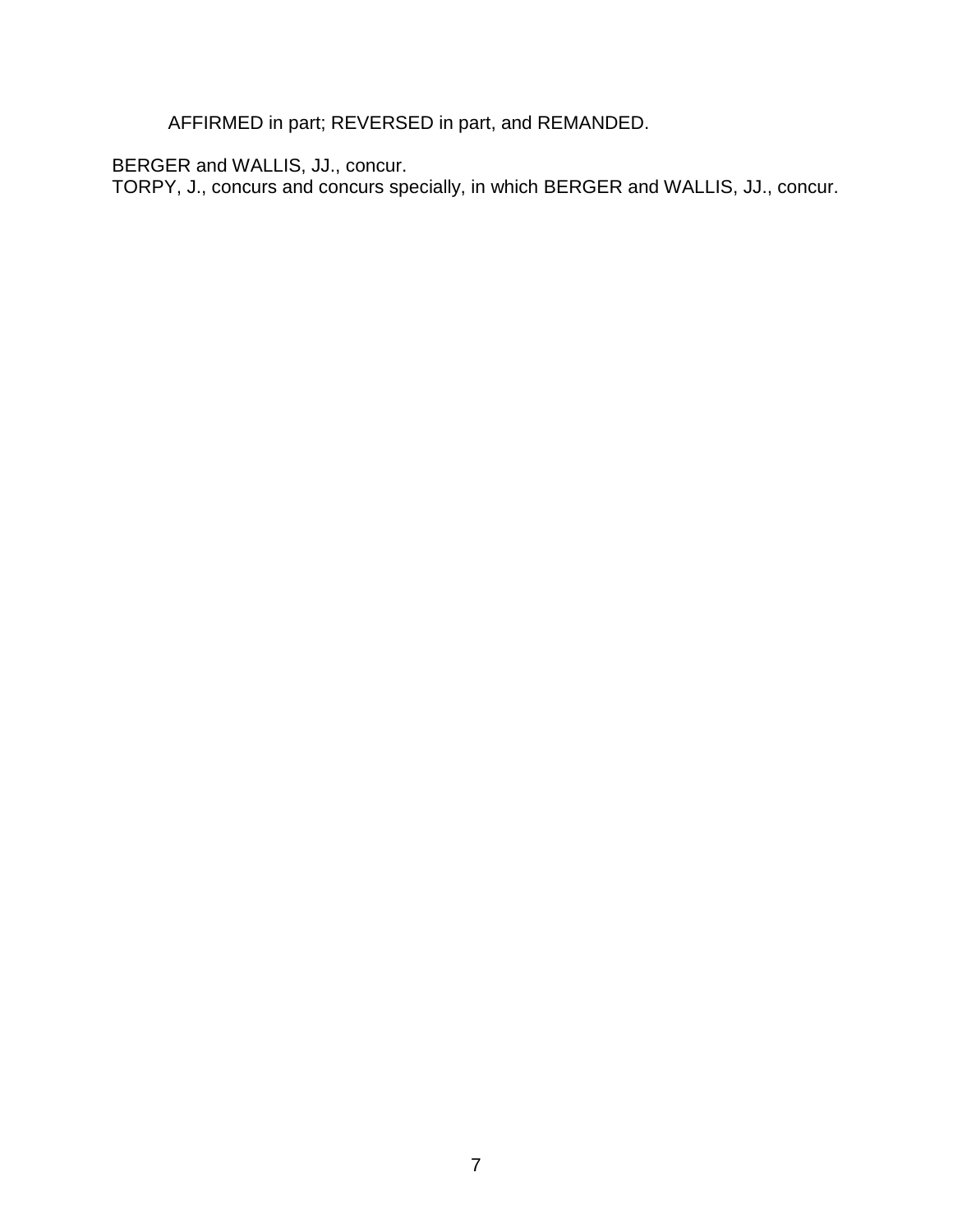TORPY, J., concurring and concurring specially.

Given the precedents from the Florida Supreme Court, I am constrained to concur. If I were deciding this case as one of first impression, I would adopt what appears to be the majority view as expressed in *Commonwealth v. Brown*, 52 A.3d 1139 (Pa. 2012), based upon the thorough analysis and sound reasoning of Pennsylvania's highest court. Apparently, the per se rule adopted by the Florida Supreme Court has been adopted in only two other states, Montana and Massachusetts. *Brown*, 52 A.3d at 1166. It evolved from dicta that originated in *State v. Moore*, 485 So. 2d 1279 (Fla. 1986). There*,* the state's only evidence in a murder case consisted of grand jury testimony from two eyewitnesses. The witnesses completely repudiated their grand jury testimony at trial, testifying that they had lied to the grand jury. *Moore*, 485 So. 2d at 1280-81. Although the Fourth District Court of Appeal certified a narrow question to the Florida Supreme Court based on the particular prior inconsistent statements and circumstances presented there, the supreme court rephrased and greatly broadened the question as follows:

## IS A PRIOR INCONSISTENT STATEMENT SUFFICIENT EVIDENCE TO SUSTAIN A CONVICTION WHEN THE PRIOR INCONSISTENT STATEMENT IS THE ONLY SUBSTANTIVE EVIDENCE OF GUILT?

*Id.* at 1281. Answering the rephrased question in the negative, this dicta became the holding in subsequent cases leading to the decisions cited by Appellant and controlling the outcome in this case.

In all of these cases, the prior inconsistent statements were admissible as substantive evidence because they were not hearsay by definition or because they fell within a statutory exception to the hearsay rule. Accordingly, the inherent doctrinal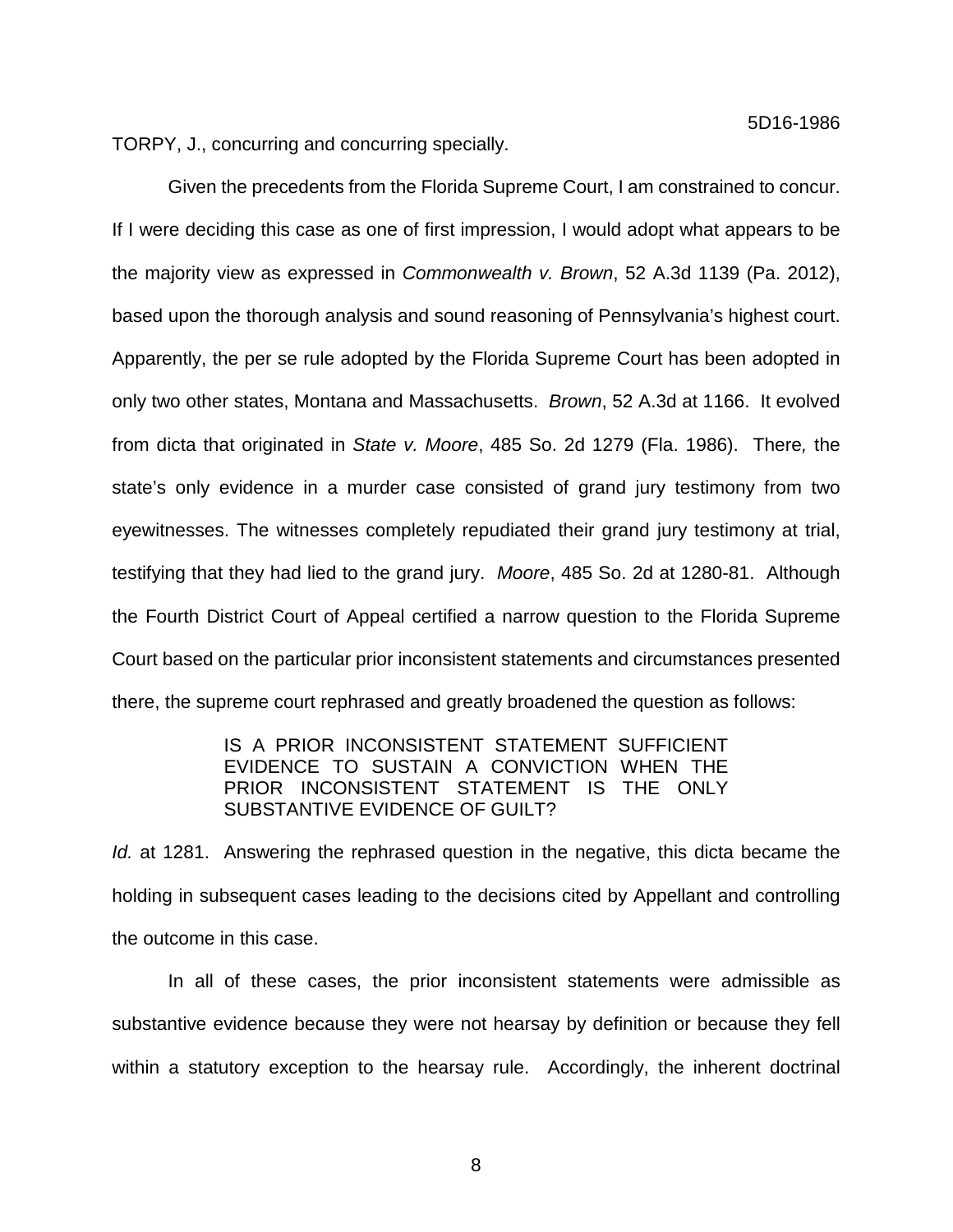underpinning for the holdings in these cases was the Due Process Clause of the Fourteenth Amendment, not the Florida Evidence Code. For due process purposes, when a conviction is challenged on sufficiency of evidence grounds, "the relevant question is whether, after viewing the evidence in the light most favorable to the prosecution, *any* rational trier of fact could have found the essential elements of the crime beyond a reasonable doubt." *Jackson v. Virginia*, 443 U.S. 307, 319 (1979) (citation omitted). Historically, the application of this test rarely results in the reversal of a conviction by jury, even when the evidence is of questionable reliability.

I think the relevant question in *Moore* was whether any rational trier of fact could have found the defendant guilty beyond a reasonable doubt when the sole evidence of guilt was grand jury testimony that had been repudiated under penalty of perjury. Under this construct, I do not necessarily quarrel with the outcome in *Moore*. What I take issue with is dicta in *Moore* that unnecessarily lumped all "prior inconsistent statements" into one category. Doing so created a bright-line fiction that ignored the fact that all such statements are not qualitatively equal.

A section 90.803(23) statement, for example, is based upon a legislative determination that this category of out-of-court statements is sufficiently reliable to support a conviction even when the declarant is unavailable at trial. The enactment of this narrow exception to the hearsay rule is grounded in the truism that this particular category of victims cannot always effectively communicate in a trial environment. They are also vulnerable to manipulation when, as is often the case, the defendant is a family member or friend. As a reliability safeguard, the victim's prior out-of-court statement can only be admitted as evidence after the trial judge makes specific findings of reliability based on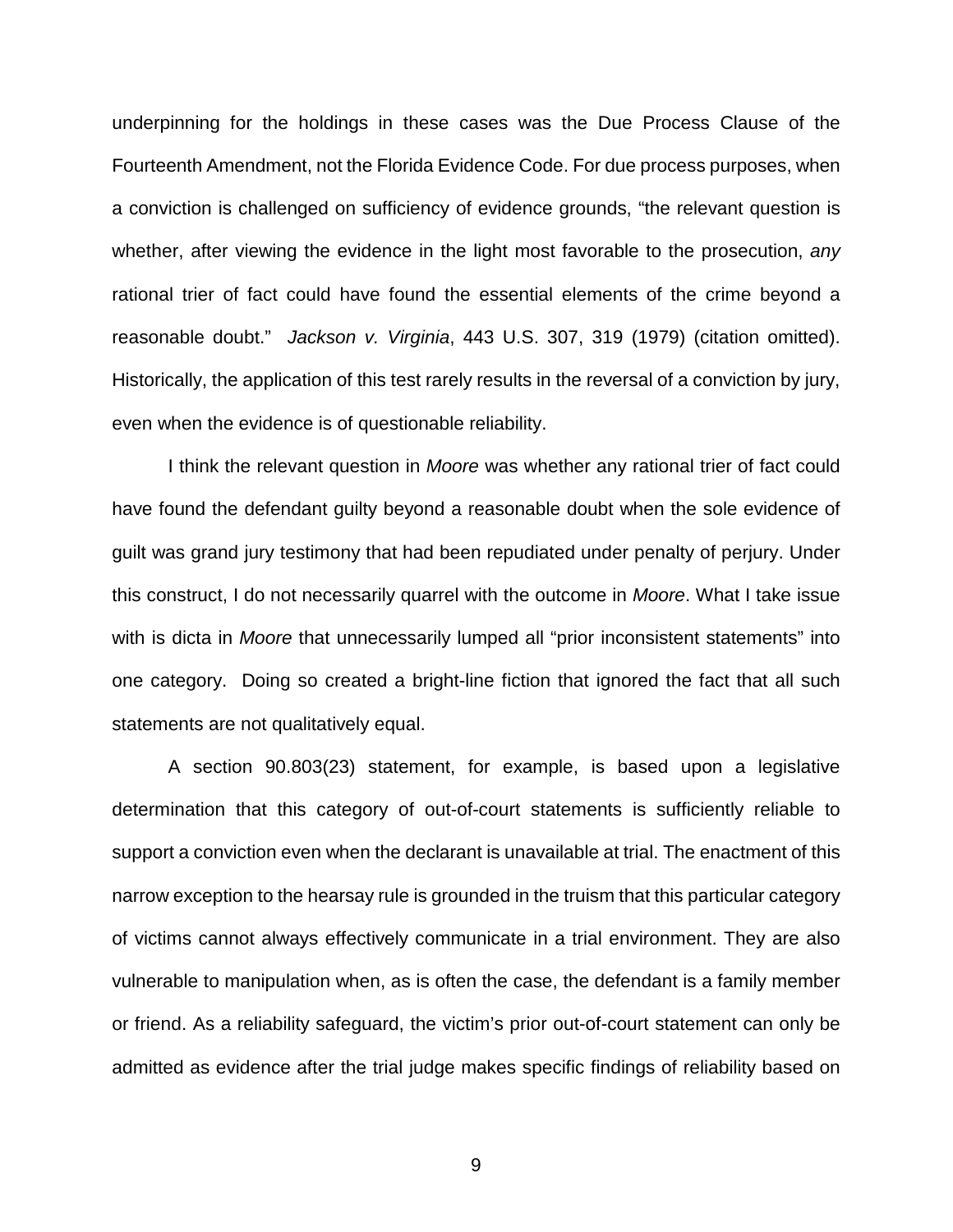evidence. I do not know how an appellate court can conclude that no rational jury can convict based on admissible, substantive evidence that is independently tested for reliability during a separate hearing before the trial judge, unless it first concludes that the trial judge's threshold determination was erroneous under the appropriate standard of review.

The per se bright-line rule from the *Moore* dicta also divests the finder-of-fact of the opportunity to consider the circumstances under which and the extent to which the prior statement is repudiated. In *Moore*, the witnesses admittedly perjured themselves, either in their grand jury testimony or their subsequent trial testimony. Stated in due process terms, no rational jury could credit anything the witnesses proffered because they demonstrated that they had no regard for the oath. Here, by contrast, the developmentally disabled witness obviously had difficulty communicating during trial. When asked how long Appellant had lived in her home, "a day," "a week," or "a month," she answered, "I don't remember." She described her sex organ as "a girl part" and professed to not know any other name for her sex organ. Although she recalled that Appellant had pulled down his pants "half way," she said she did not remember what he did when he pulled them down. Finally, although she contradicted her recorded statement during her in-court testimony, she also repeatedly confirmed that everything she said in the pretrial recorded statement was true. In my view, a rational jury, who viewed the demeanor of the witness, could have sifted through all of this evidence and reached the conclusion that the contradictions during trial one year after the incident were the product of memory lapses, repressed memory due to stress, diminished capacity for communications, or any combination thereof, rather than a lack of candor.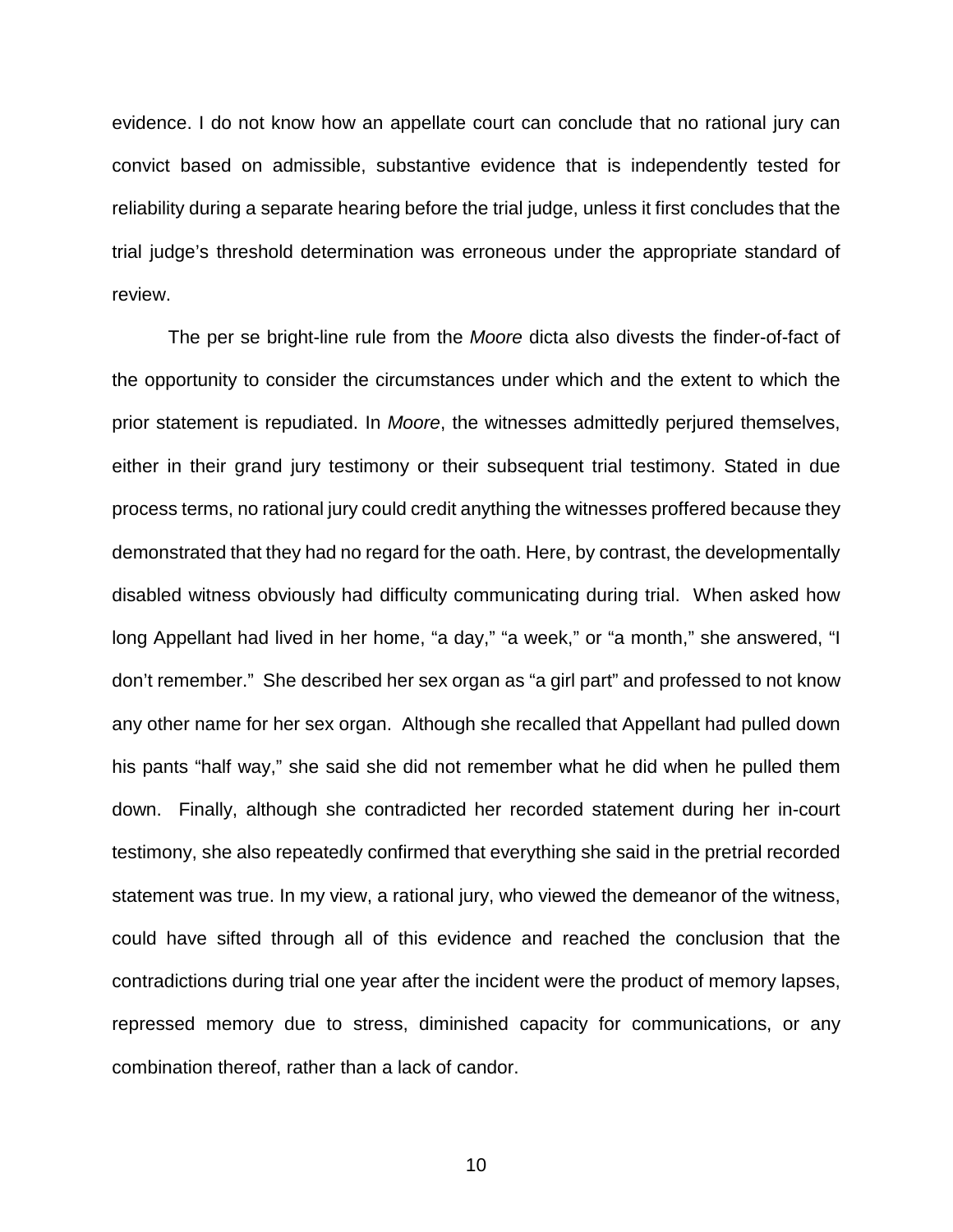In short, I would adopt the holding in *Brown*:

[W]e hold that a conviction which rests solely on the prior inconsistent statements of witnesses who testify at trial, where such statements were properly admitted, but recanted at trial, does not offend due process provided the makers of such statements have been made available for cross examination, and, based on the content of the statements as a whole, a finder-of-fact could reasonably find that every element of the offense . . . charged has been proven beyond a reasonable doubt.

*Brown*, 52 A.3d at [1](#page-10-0)184. Under this test, I would affirm the convictions here.<sup>1</sup>

Under the Florida Supreme Court decisions, whether the statement is the **sole** evidence apparently depends on whether "sufficient" or "proper" corroborating evidence is introduced. I would make a distinction between this case and cases like *Moore* and *State v. Green*, 667 So. 2d 756 (Fla. 1995), where the prior statement was completely repudiated and exonerated the defendants from any criminal conduct. Here, by contrast, the victim did not repudiate her out-of-court statement. She contradicted facts related to the details of specific acts perpetrated during the criminal encounter. Although the acts themselves were separate crimes, the victim's direct testimony in court of the related criminal acts and certain other confirmed facts (such as Appellant pulling his pants down) circumstantially corroborated the prior statement.

As for the total repudiation cases, after *Baugh*, the appellate standard for measuring the "sufficiency" of the corroborating evidence is unclear to me. It should be the same due process standard by which the sufficiency of all evidence supporting a

<span id="page-10-0"></span> <sup>1</sup> I note Justice Overton's concurring opinion in *Moore* expressing his concern about confrontation. I concur in this sentiment.